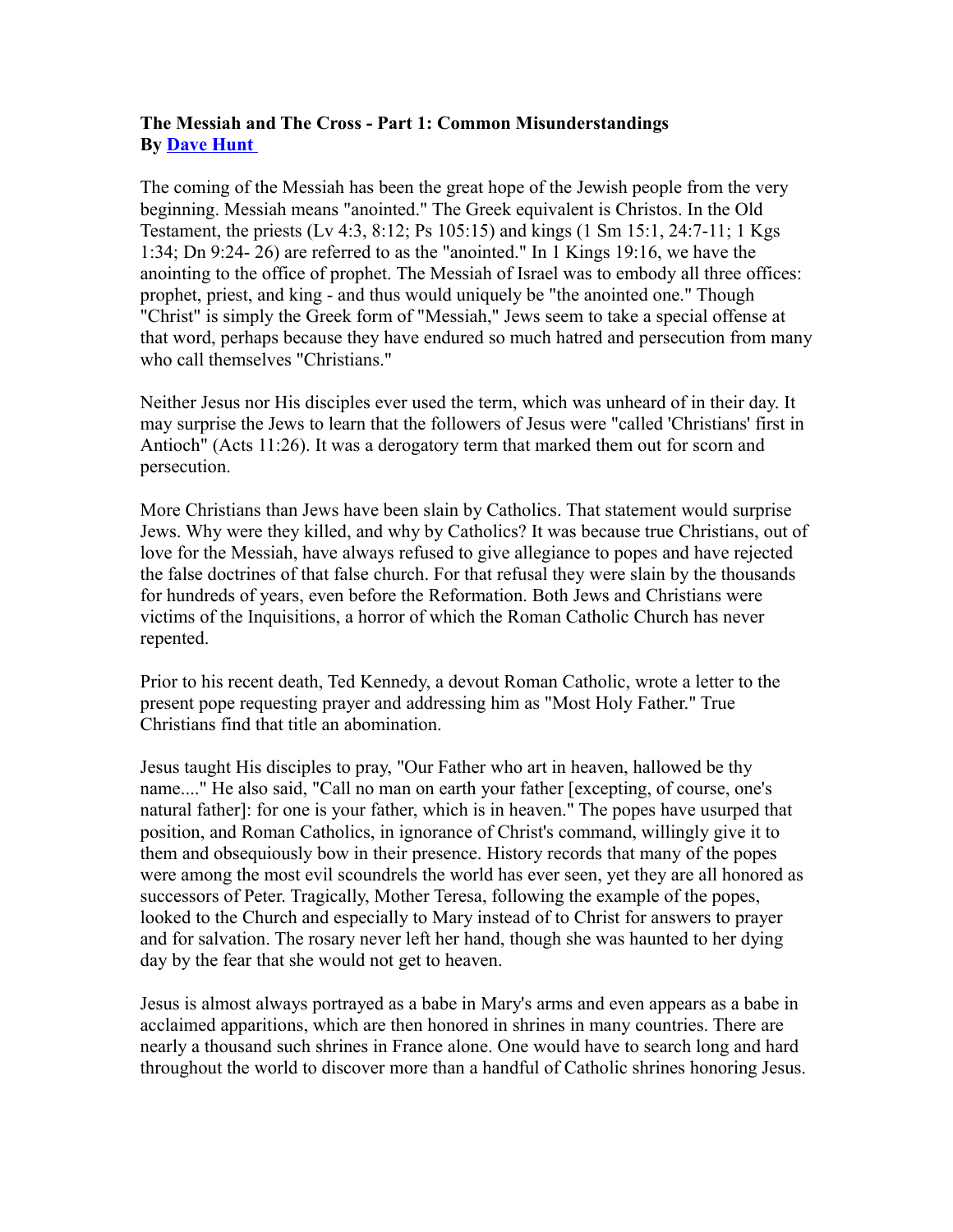The cross-waving soldiers of the First Crusade, motivated by Pope Urban II's promise of instant entrance into heaven without suffering purgatory for those who died, slaughtered Jews all along their path to Jerusalem. In 1096, not one of the 1,600 Jews living in Worms, Germany, survived when the Crusaders passed through that city. About half were hunted down in their homes and on the streets. Those who fled to the bishop's palace were given temporary shelter, provided they converted by baptism. Locked in a large conference room to contemplate their decision, all 800 killed themselves rather than convert. It was Masada repeated over and over all along the Crusaders' path. In the process of "liberating" Jerusalem, the Jews were chased into the synagogue, which was set ablaze, incinerating all those within its walls.

Sadly, there are Christians who deny that the Messiah came to be the Savior of all. They seem to contradict what John the Baptist declared:

"Behold the Lamb of God, which taketh away the sin of the world" (John 1:29). This is also a contradiction of the message given by the angels to the shepherds in announcing the birth of the Messiah:

"Behold, I bring you good tidings of great joy, which shall be to all people" (Lk  $2:10$ ).

These good tidings could hardly be to all people if they are, as some would tell us, effective only for the elect (specially chosen for heaven), leaving the "unchosen" to go to hell.

Jesus preached His good news from the Old Testament, often using events in the history of Israel as illustrations. He introduced the best-loved verse in the New Testament, John 3:16 - "For God so loved the world, that he gave his only begotten Son, that whosoever believeth in him should not perish, but have everlasting life" - with an illustration from Numbers 21:8-9. There had been an insurrection among the children of Israel against Moses and Aaron. In judgment, God sent "fiery serpents" among them. The remedy was for Moses to quickly form a likeness of the poisonous serpents and put it on a pole where all could see it. Everyone who had been bitten was marked for death, while everyone who looked upon the brazen serpent on the pole was healed.

The serpent, of course, is a picture both of sin and Satan. Every human being has been bitten by both:

"for all have sinned, and come short of the glory of God" (Rom 3:23); and "the wages of sin is death" (Rom 6:23).

This illustration at first seems difficult to understand. Was Jesus, lifted up on the Cross, both a picture of sin and Satan?

"He hath made him to be sin for us, who knew no sin; that we might be made the righteousness of God in him" (2 Cor 5:21).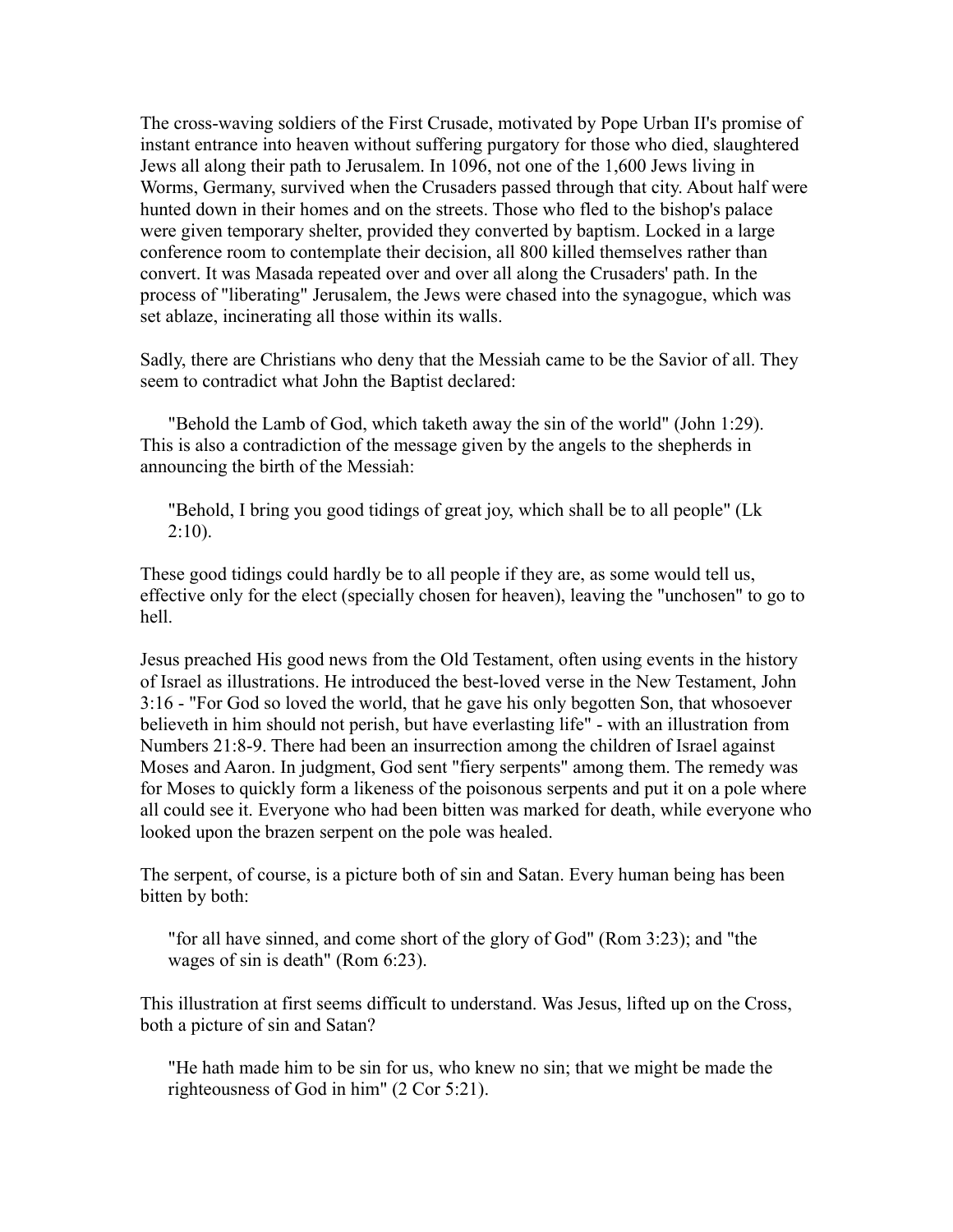We know that Jesus was entirely sinless. He knew no sin. He did no sin. In Him there was no sin. Then what does it mean: "made to be sin for us"? It could only mean that He was punished as though He were sin itself. How else could John the Baptist have said that this Lamb would "[bear] away the sin of the world"? It was through the death, burial, and resurrection of Jesus that Satan, the serpent, would be destroyed. We read of his final demise in Revelation 12:7-11:

"And there was war in heaven: Michael and his angels fought against the dragon; and the dragon fought and his angels.... And the great dragon was cast out, that old serpent, called the Devil, and Satan, which deceiveth the whole world: he was cast out into the earth, and his angels were cast out with him.... And they overcame him by the blood of the Lamb, and by the word of their testimony; and they loved not their lives unto the death."

The serpent on the pole was certainly not indicating that Satan would be the co-redeemer of the world, any more than the serpent on the pole in the wilderness indicated that the serpents that bit them had any part in their cure. Satan was not on the Cross, but through the Messiah's death, he would be destroyed.

Of the Messiah it was prophesied:

"He shall not cry...nor cause his voice to be heard in the street. A bruised reed shall he not break, and the smoking flax shall he not quench: he shall bring forth judgment unto truth" (Is 42:2-3).

Jesus quotes this passage, then adds:

"and in his name shall the Gentiles trust" (Mt 12:21).

Jesus was not forbidding street preaching. I myself have preached on Wall Street in New York, where, of all places, it would seem that I was casting my pearls before swine in the sense that the passers-by had their minds on everything but the gospel. Nevertheless, who knows what seed from the Word of God may have somehow taken root?

Jesus did not come to start a crusade. The gospel is not to be forced upon anyone. Unfortunately, special efforts to preach the gospel are often called "crusades," even today. No poorer word could be chosen for spreading the good news of the gospel of Jesus the Messiah to Jews, who Scripture specifically declares are to be given priority in receiving it. Special efforts to preach the gospel, rather than using this offensive word, "crusades," could be called "campaigns," or "presentations," or something else to make it clear that we are not in any way taking an example from the Catholic Crusaders sent out by the popes. We want to avoid any possible misunderstanding about some relationship that could hinder spreading the good news to the world.

Paul said,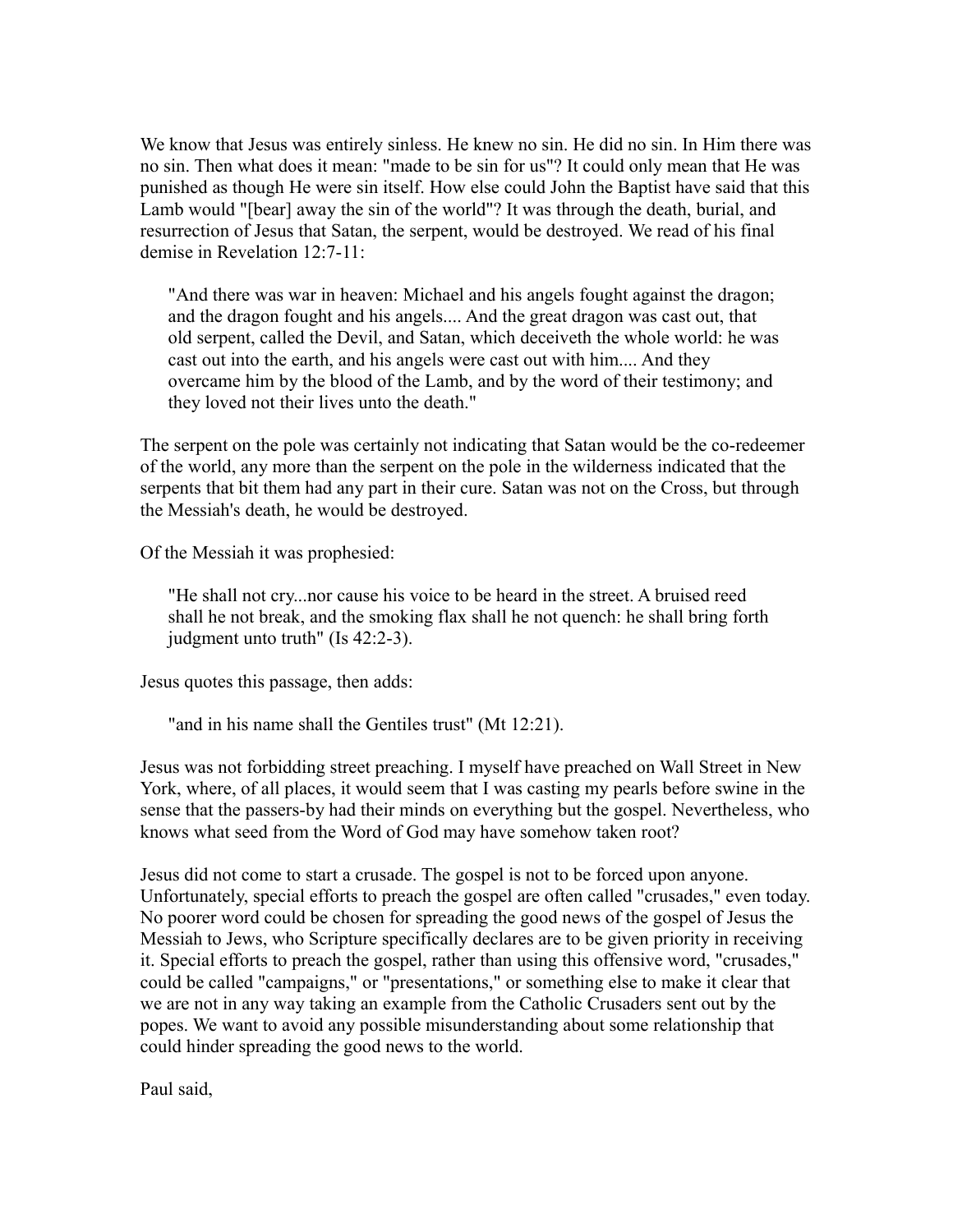"God forbid that I should glory, [except] in the cross of our Lord Jesus Christ, by whom the world is crucified unto me, and I unto the world" (Gal 6:14).

Paul's emphasis is clearly upon the One who was crucified, not on the means of His death. How many people emphasize the Cross rather than the One who died upon it? Nor does the Roman Catholic Church remedy this omission with crucifixes that have Jesus perpetually hanging on the Cross. The Cross itself, rather than what transpired upon it 20 centuries ago, has become the focus of attention. The power of the Cross lies not in its display but in its preaching; and that preaching has nothing to do with the Cross itself but with our Lord's death upon it, as declared in the gospel (see 1 Cor 15:1-4).

It comes as a shock to many that the gospel includes no mention of a cross. Why? Because a cross was not essential to our salvation. This was the manner of the Messiah's death, foretold in Psalm 22 - not because the Cross itself had anything to do with our redemption. What was essential was the shedding of Christ's blood in His death, as foreshadowed in the Old Testament sacrifices (Lv 17:11; Heb 9:22).

At the Last Supper, Jesus gave bread and wine to His disciples, explained that this was His body and blood, told them to partake of these elements, and commanded them, "This do in remembrance of me" (Lk 22:19-20). Evangelicals have varying ways of attempting to obey this command. Some do it weekly, others monthly, others quarterly, some annually, and some never. Generally, this is done at the end of a sermon and the usual Sunday morning service, with little time for meditation and with no hymns or prayers specifically in remembrance of Jesus. Such remembrances are a form, as though going through these motions has some efficacy in itself. It is up to everyone's conscience to decide how this is to be done, but it is very rare to find a fellowship of believers who make the remembrance more than form.

Our topic is "The Messiah and the Cross," not "The Cross and the Messiah." Nor was it the scourging, mocking, and physical abuse He suffered at the hands of men; the wicked Roman soldiers who scourged Jesus could hardly have been God's instruments for punishing Him for the sins of the world, as the Catholic film *The Passion of the Christ* portrays. Isaiah 53:10 says,

"It pleased the LORD to bruise him, he hath put him to grief: when thou shalt make his soul an offering for sin...."

Obviously, The Passion of the Christ could not possibly portray the fact that it was not the physical sufferings that saved us. What man did to the Messiah could not save but only add to our condemnation. Ever since Eve believed the serpent's lie that physically eating the forbidden fruit would turn her into a god, her descendants have been materialists. Materialism has carried over into everything man touches. It has turned love into physical lust. Human beings imagine that happiness and possessions are what make life worth living. The lives of many men and women are consumed with acquiring physical things and the money that purchases them. Jesus said a man's life does not consist in the